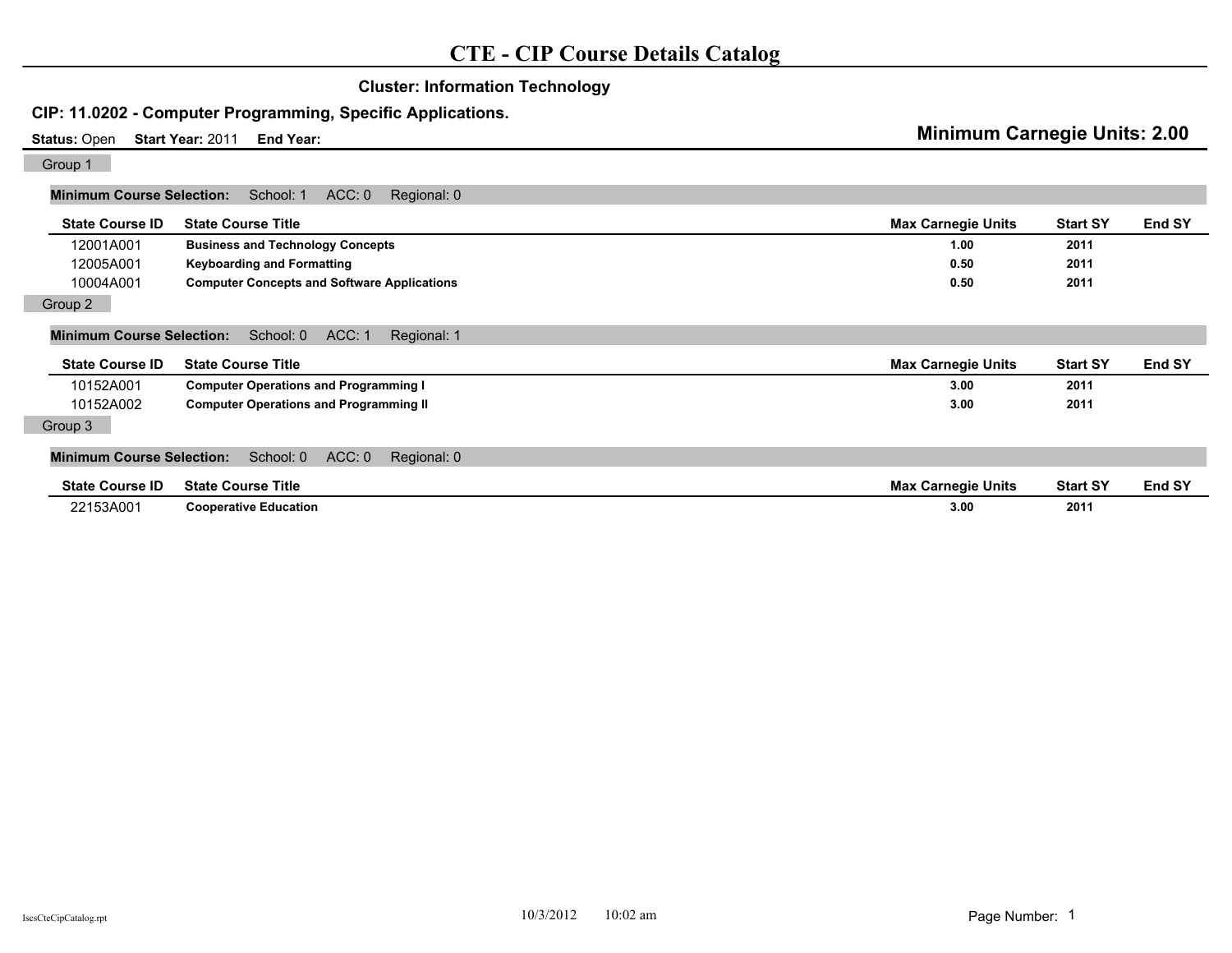## **Cluster: Information Technology**

# **Course Descriptions**

# **CIP: 11.0202 - Computer Programming, Specific Applications.**

### **State Course ID:** 12001A001 **Business and Technology Concepts Course Title:**

This orientation-level course will provide an overview of all aspects of business marketing and management, including the concepts, functions, and skills required for meeting the challenges of operating a business in a global economy. Topics covered will include the various forms of business ownership, including entrepreneurship, as well as the basic functional areas of business (finance, management, marketing, administration and production). Students will be introduced to a wide range of careers in fields such as accounting, financial services, information technology, marketing, and management. Emphasis will be placed on using the computer while studying applications in these careers along with communication skills (thinking, listening, composing, revising, editing, and speaking), math and problem solving. Business ethics as well as other workplace skills will be taught and integrated within this course. This course is not intended to meet the consumer education requirement, but rather to provide preparation for the skill level courses that make up the Business, Marketing and Management occupations programs.

### State Course ID: 12005A001 **Course Title: Keyboarding and Formatting**

Keyboarding and Formatting is a course designed to develop basic skills in touch keyboarding techniques for entering alphabetic, numeric, and symbol information found on computers and terminals. Students will learn to edit and format text and paragraphs, change fonts, work with headers and footers, cut and paste text, create and use tab keys, create labels, and work with multiple windows. Students will format documents such as letters, envelopes, memorandums, reports, and tables for personal, educational, and business uses. During the second half of the course, major emphasis is placed on formatting documents, improving proofreading skills, and increasing speed and accuracy.

#### State Course ID:  $10004A001$  Course Title: Computer Concepts and Software Applications

Computer Concepts and Software Applications is an orientation-level course designed to develop awareness and understanding of application software and equipment used by employees to perform tasks in business, marketing and management. Students will apply problem -solving skills to hands-on, real-life situations using a variety of software applications, such as word processing, spreadsheets, database management, presentation software, and desktop publishing. Students will explore topics related to computer concepts, operating systems, telecommunications and emerging technologies. The development of employability skills, as well as transition skills, will be included in the course as well as an understanding of the ethical considerations that arise in using information processing equipment and gaining access to available databases.

#### State Course ID:  $10152A001$  Course Title: Computer Operations and Programming I

Computer Operations and Programming I is the first of two skill-level courses designed to develop computer programming and program design skills through the use of various programming languages such as Visual Basic, C#, Java, and other object -oriented languages. Students will be exposed to the fundamentals of system analysis and design (e.g. flowcharting, diagramming, system design and planning), and the systems development life cycle. Instruction will include basic programming tools that are common to many programming languages. These may include items such as input /output statements, constants, assignment statements, string and numeric variable types, conditional processing, and branching and looping control structures. Students will learn programming techniques such as counting, averaging, rounding, and generation of random numbers to develop a good programming technique. Students will apply what they learn to create programs and applications that solve real world business related problems. Students will create programs to store, locate and retrieve data.

#### State Course ID:  $10152A002$  Course Title: Computer Operations and Programming II

Computer Operations and Programming II is a skill-level course for students who have completed Computer Operations and Programming I. Students will use procedural and object-oriented programming languages such as Visual Basic, C# and Java. Students will learn programming concepts such as inheritance and polymorphism, advanced data handling (pointers, arrays, strings, and files), and common algorithms (recursion, searching and sorting). Students will be able to write, compile, run, test, debug and modify programs and applications that solve real world problems. Problem examples may include tracking inventory, scheduling rooms and facilities, accessing information and performing calculations.